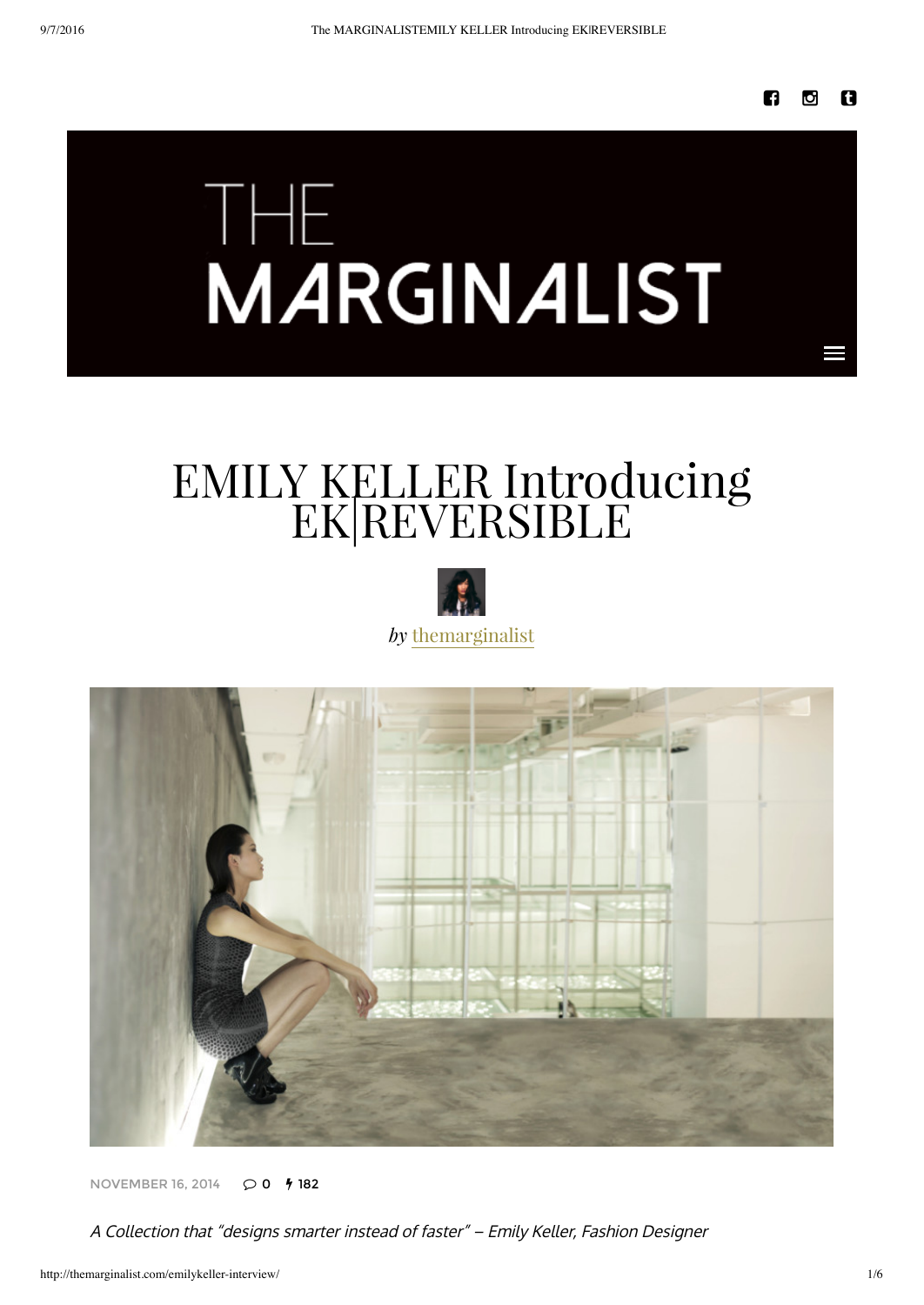The emerging American knitwear designer Emily Keller introduces EKIREVERSIBLE and states to be one of the only fashion brands with a complete collection of reversible knitwear where all items are made from Merino Wool/Cotton Blend as the main material. Chatting up with Emily Keller, founder of the EMILY KELLER knitwear brand, she gives us an inside on her brand and inspirations for this years collection.



**1.How did you launch the Emily Keller Brand?**

EMILY KELLER was officially launched in Shanghai at the beginning of 2014. I started my fashion career in New York City while attending the Fashion Institute of Technology. I also spent a year at the Politecnico di Milano in Italy where I underwent an extensive knitwear course to specialize myself in stitch development and knitwear construction. After working in NYC for two years as a knitwear technical designer and colorist, I moved to Shanghai to pursue more knitwear experience and further develop the idea of designing my own collection.

### **2. What is the EK Brand Philosophy?**

In order to have a proper introduction of our brand we wanted to create and develop a concept, which represented our brand core values. Our goal was to create something that is both attractive and meaningful. At the same time we wanted this concept to be easily understood by the consumers. In an age of fast fashion we wanted to be known as the line that "designs smarter instead of faster".

One specific characteristic of knitwear is that both sides of the fabric can be very different. With our goal of creating a sustainable and responsible brand in mind and thinking about taking full advantage of our resources we came across the idea of creating two garments in one by making both sides